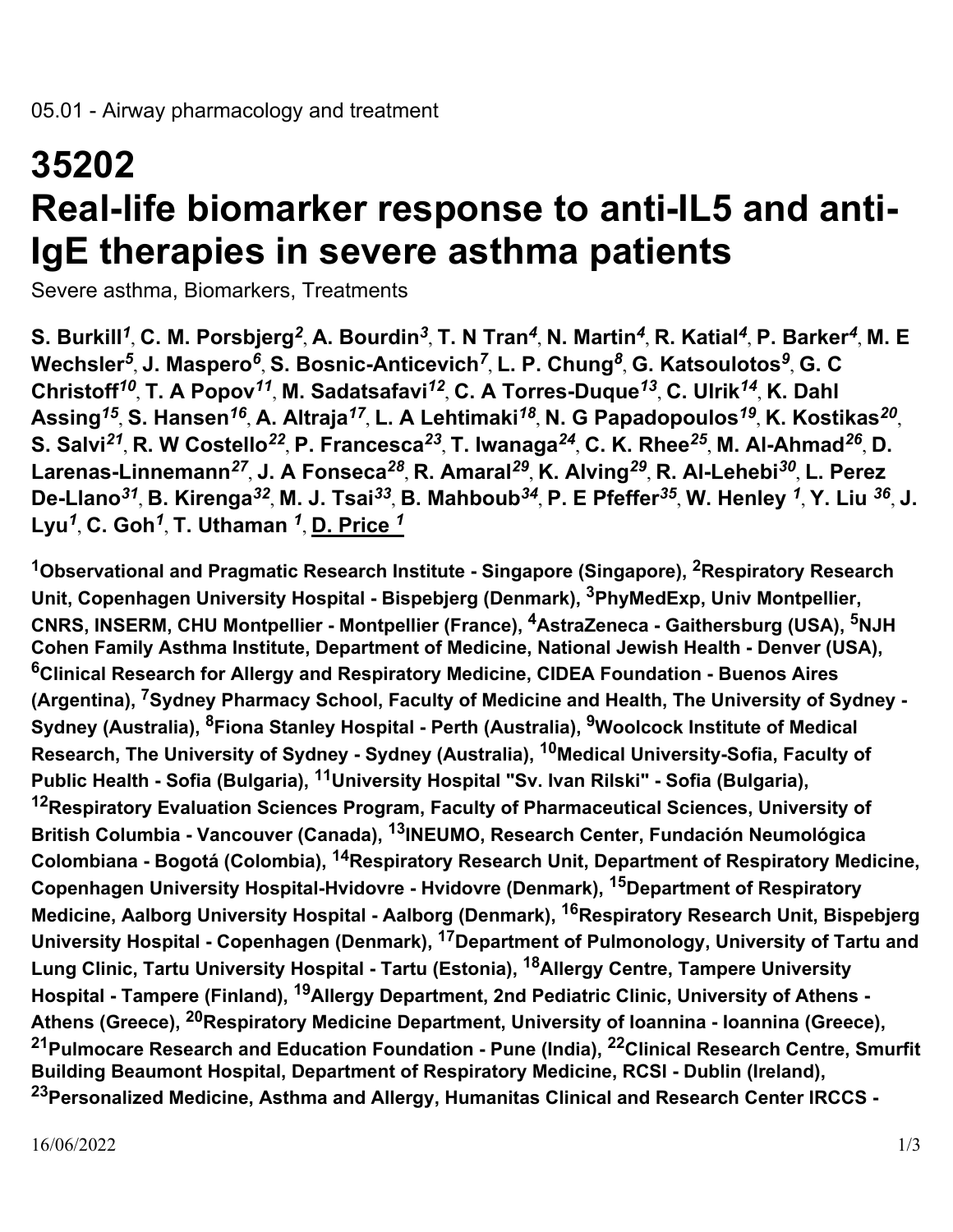**Rozzano (Italy), 24Center for General Medical Education and Clinical Training, Kindai University Hospital - Osakasayama (Japan), 25Division of Pulmonary and Critical Care Medicine, Department of Internal Medicine, Seoul St. Mary's Hospital, College of Medicine, The Catholic University of Korea - Seoul (South Korea), 26Microbiology Department, Faculty of Medicine, Kuwait University, Al-Rashed Allergy Center, Ministry of Health - Kuwait (Kuwait), 27Centro de Excelencia en Asma y Alergia, Hospital Médica Sur - Ciudad de México (Mexico), 28Health Information and Decision Sciences Department (MEDCIDS) & Center for Health Technology and Services Research (CINTESIS), Faculty of Medicine of University of Porto - Porto (Portugal), 29Department of Women's and Children's Health, Uppsala University - Sweden (Sweden), 30Department of Pulmonology, King Fahad Medical City - Riyadh (Saudi Arabia), 31Pneumology Service, Lucus Augusti University Hospital, EOXI Lugo - Monforte, Cervo (Italy), 32Makerere University Lung Institute - Kampala (Uganda), 33Division of Pulmonary and Critical Care Medicine, Department of Internal Medicine, Kaohsiung Medical University Hospital, Kaohsiung Medical University - Taiwan (Taiwan), 34College of Medicine, University of Sharjah - Sharjah (Utd.Arab Emir.), 35Department of Respiratory Medicine, Barts Health NHS Trust - London (United Kingdom), 36Consulting, Strategy AI & Transformation, Deloitte - Brisbane (Australia)**

**Introduction/Background:** Biologics (Bx) are known to decrease specific biomarker levels: anti-IL5 reduces blood eosinophils (BEC) and anti-IgE slightly reduces FeNO. Anti-IL5 and anti-IgE are thought to have limited effect on total IgE (IgE).

**Aims and Objectives:** To assess the proportions of severe asthma patients whose biomarkers (BEC, FeNO, and serum IgE) decrease following anti-IL5 and anti-IgE initiation.

**Methods:** Patients in the International Severe Asthma Registry (ISAR) with biomarker and Bx data were included. From pre-Bx baseline to the post-Bx time period, the median (IQR) change in biomarker level and the proportion of patients with >25% decrease in biomarkers were determined.

**Results:** At 2-3 years from Bx initiation, BEC decreased by >25% in 80.7% of anti-IL5 and 41.6% of anti-IgE patients. FeNO decreased by >25% in 41.6% of anti-IL5 and 47.8% of anti-IgE patients. IgE decreased by >25% in 41.7% of anti-IL5 and 15.6% of anti-IgE patients (Figure).

**Figure:** Median (IQR) biomarker changes and patient proportions with decreased biomarkers in response to Bx.